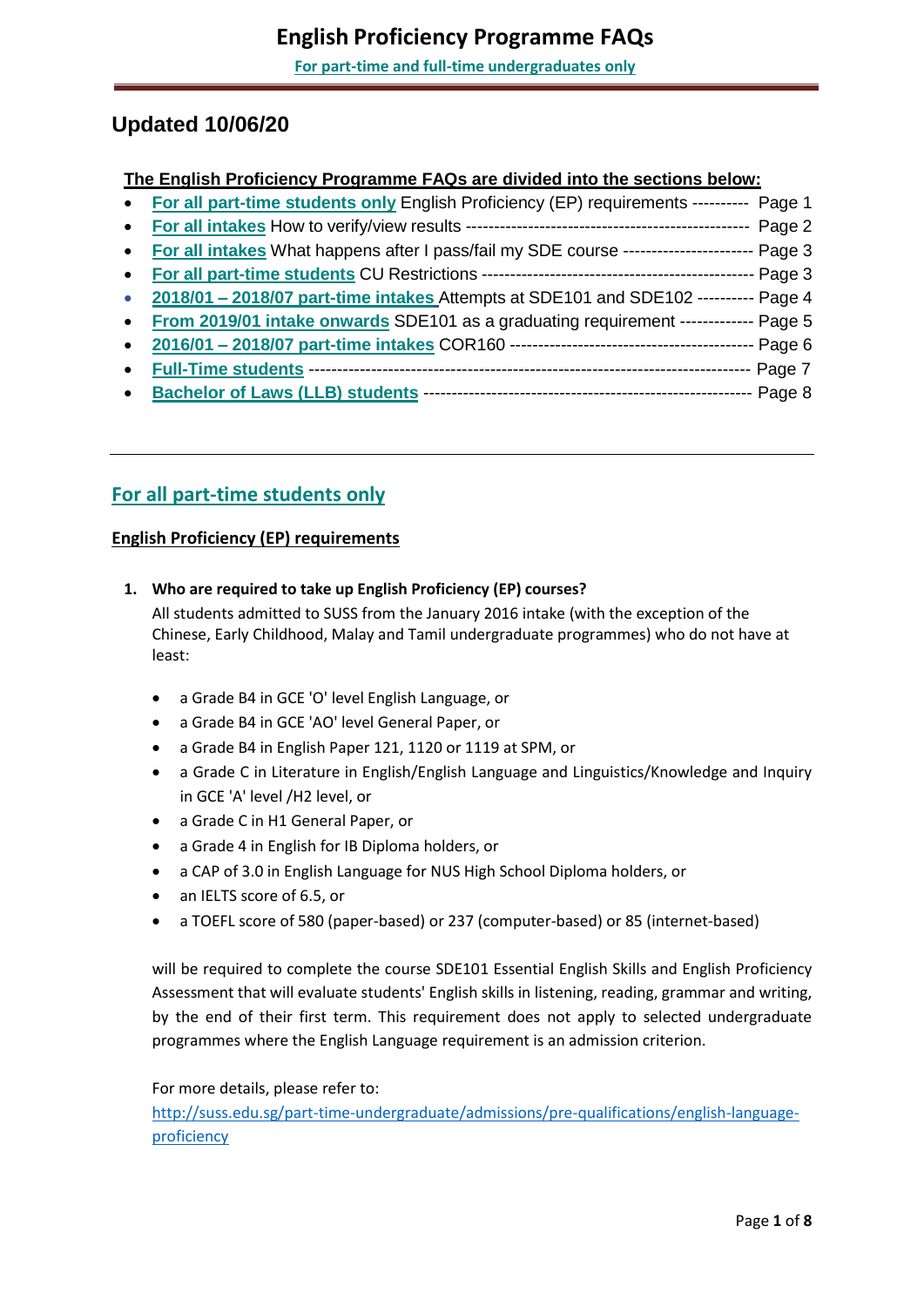#### <span id="page-1-0"></span>**2. Am I required to just complete SDE101 or do I have to score a 'Pass' too?**

Depending on the intake of the student, the following will apply:

- 2015/07 intake students are only required to attempt and complete SDE101 (on the condition that they have already completed SDE101 before 2016/01 semester)
- 2016/01 2017/07 intakes are required to complete **and** pass SDE101. Students who fail are subjected to an additional 4 online Language Enhancement Courses (LECs).
- 2018/01 2018/07 intakes are required to complete **and** pass SDE101, subject to a maximum of 2 attempts. If both attempts are a 'fail', students are subjected to an additional 4 online Language Enhancement Courses (LECs).
- 2019/01 intake onwards are required to complete **and** pass SDE101 as part of their graduating requirement. The next attempt at SDE101 will be a year from the previous failed attempt, except for students who have 40CU remaining in their candidature, who will be able to attempt SDE101 every term.

#### **3. What happens if I did not attempt any of the SDE courses?**

You would be subjected to a CU restriction in your second semester, since the EP requirement has not been met.

#### **4. What are LECs?**

LECs refer to Language Enhancement Courses (LECs). More specifically, the courses SDE102, SDE103, SDE104 and SDE105. More information can be found at [http://tlc.suss.edu.sg/english](http://tlc.suss.edu.sg/english-proficiency.html)[proficiency.html](http://tlc.suss.edu.sg/english-proficiency.html)

#### **5. Must I complete SDE101 in the first term of my first semester?**

If you have yet to fulfill the English Proficiency (EP) requirement upon admission, you are automatically enrolled into SDE101 in your first semester and you are highly encouraged to complete SDE101 in your first school term. SDE101 consists of 3 graded quizzes and 1 written assignment.

If you have not fulfilled your EP requirement, you may choose to take SDE101 during subsequent school terms instead.

#### **6. What is the passing score for the SDE courses?**

*For part-time and "Opt-in" students* SDE101: 75%, SDE102 – SDE105: 50% *For full-time students* SDE103 and SDE104: 60%

## **For all intakes**

#### **How to verify/view results**

#### **7. How am I able to view my SDE102/SDE105 results?**

You will be able to view your SDE102/SDE105 results via Canvas after your written assignments have been graded. An email will be sent by Teaching & Learning Centre (TLC) to you **two weeks**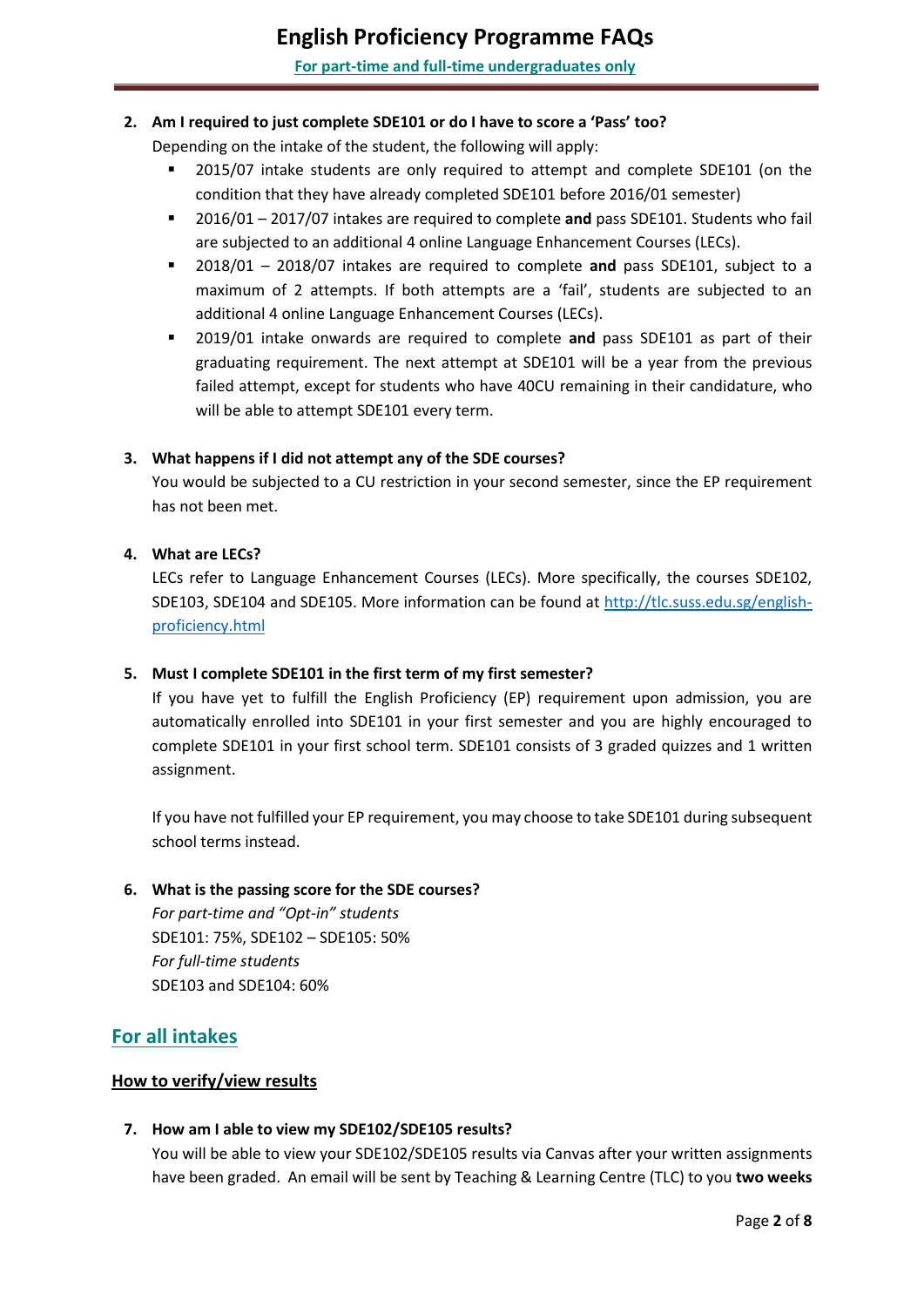<span id="page-2-0"></span>**after the assignment deadline** to inform you that your scores have been uploaded. Feedback given by the marker is also uploaded with your score.

#### **8. How do I check my EP status?**

You can log in to Student Portal > e-Service > English Proficiency > English Proficiency Status, to check on the pass/fail status and timeline of SDE courses that you have taken.

## **For all intakes**

#### **What happens after I pass or fail my SDE courses?**

#### **9. How do I register for a SDE course next term?**

An email will be sent by Student Records to inform you of the registration dates. Alternatively, you may check the upcoming registration dates on [http://tlc.suss.edu.sg/english](http://tlc.suss.edu.sg/english-proficiency.html)[proficiency.html](http://tlc.suss.edu.sg/english-proficiency.html) .

**10. After failing my SDE101, am I allowed to register for other LECs (i.e. SDE103) instead of SDE102?**

No, all LECs must be taken in a sequential manner (i.e: Failure of SDE101 > (upon passing of) SDE102 > SDE103 > SDE104 > SDE105).

## **11. If I were to present my IELTS/TOEFL score at any point in time of my study period in SUSS, will I be exempted from SDE101 and further LECs?**

Yes, if you meet the minimum requirement as stated in Q1, you are allowed to submit the supporting documents to get exempted from SDE101 and LECs for the following term onwards.

For more information on the minimum requirements needed before exemption is granted, please refer to:

[http://suss.edu.sg/part-time-undergraduate/admissions/pre-qualifications/english-language](http://suss.edu.sg/part-time-undergraduate/admissions/pre-qualifications/english-language-proficiency)[proficiency](http://suss.edu.sg/part-time-undergraduate/admissions/pre-qualifications/english-language-proficiency)

## **For all part-time students**

#### **Credit Unit (CU) Restrictions**

#### **12. How does the 10CU restriction work?**

The 10CU restriction applies to non-uCore courses of 'New' and 'Repeat' courses. It does not apply to 'Resit' or uCore courses.

**13. Will I be restricted to 10CU of non-Ucore courses during eCR if I were to fail my SDE101?** You are allowed to take up the maximum credit units (CUs) allowed during eCR even if you fail SDE101, as long as you have attempted the graded components.

#### **14. When will I be subjected to CU restrictions in non-Ucore courses?**

You will be subjected to CU restrictions in non-Ucore courses in the following semester if you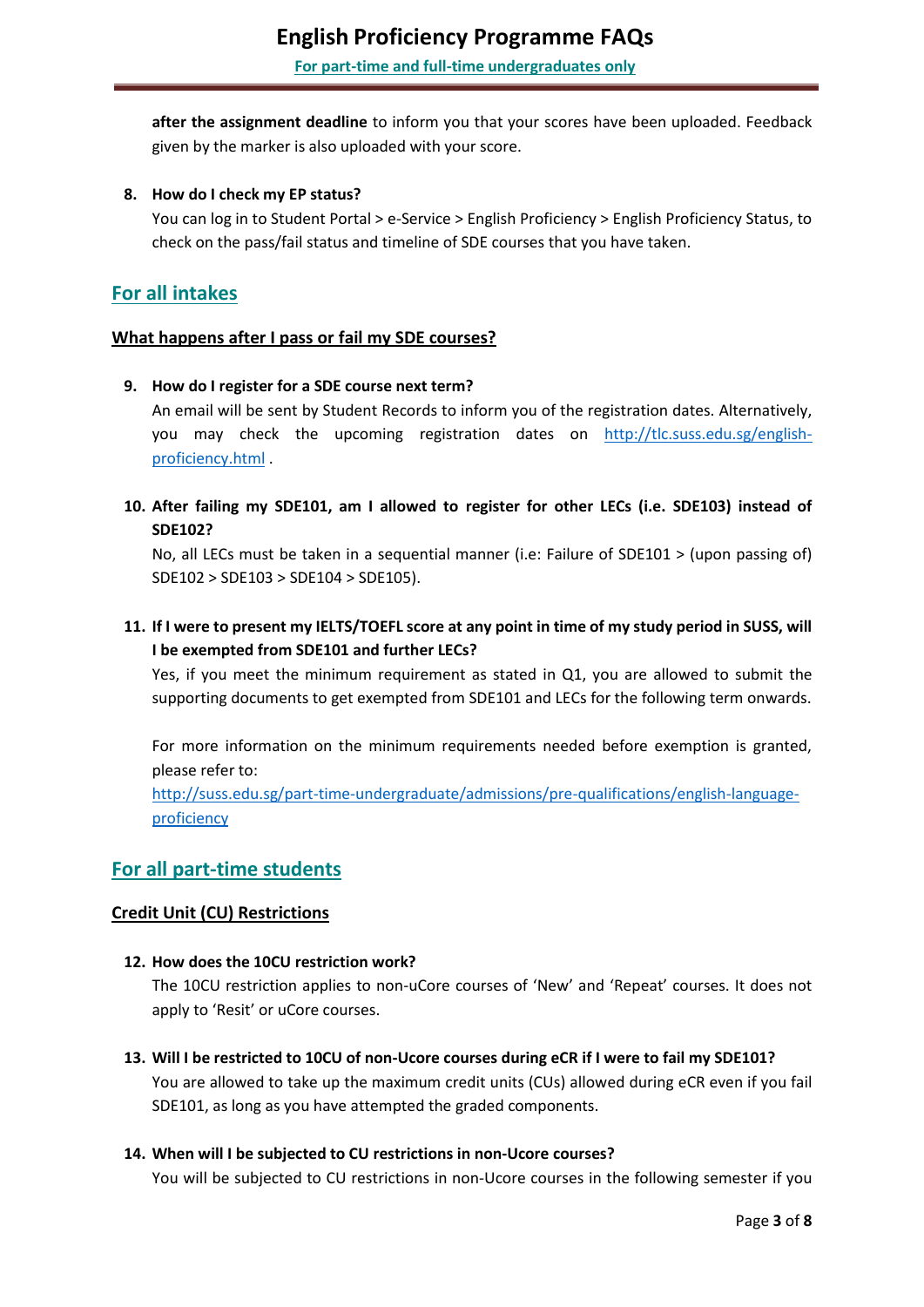<span id="page-3-0"></span>have not yet fulfilled the EP requirement **and** did not register for a SDE course in any of the school terms.

**15. If I pass SDE101 in my second attempt, but fail SDE102\* in the same term, am I subjected to CU restrictions in the following semester? (For 2018/01 and 2018/07 intakes only)**

No, since you have passed SDE101, you have fulfilled the EP requirement. However, you would need to attempt SDE102 in the following term\* as a consequence of failing SDE101 in your first attempt.

*\*An attempt at SDE102 refers to obtaining a score for at least one of the assignments.*

Pass SDE101 in 2<sup>nd</sup> attempt + fail SDE102 in the same term > You are *not* required to do LECs in the following term as you have already fulfilled the EP requirement.

# **From 2019/01 intake onwards**

### **SDE101 as a graduating requirement**

### **16. How do I meet the requirement of the EP Programme?**

You are automatically enrolled to take SDE101 in your first semester if you did not meet the criteria stated in Q1 of this FAQs at the point of admission. Subsequently, your next attempt at SDE101 will be a year after your previous attempt. During the 3 terms between your two attempts at SDE101, it is required that you take the LECs to improve your English proficiency [refer to flowchart on [http://tlc.suss.edu.sg/english-proficiency.html\]](http://tlc.suss.edu.sg/english-proficiency.html). At least one LEC must be taken per term, or you will be subjected to a 10CU restriction for non-Ucore courses in the upcoming semester.

Once you pass SDE101, it is optional for you to take the LECs. Please take note that passing SDE101 is part of the graduating requirement.

**17. I took SDE101 in my first semester and failed it. Over the next 3 school terms, I took one SDE course per term and passed SDE102, SDE103 and SDE104. Now, a year later, I am eligible to take both SDE101 and SDE105. Which course(s) should I be taking?**

It is recommended that you re-attempt SDE101 first. If you pass SDE101, you would have fulfilled the graduating requirement and will not be required to take other SDE courses.

However, if you fail, you will have to take SDE105 in the following term. You are also strongly encouraged to book an appointment with our [Writing Coaches](http://tlc.suss.edu.sg/writing-coaches.html) to get personalised help in English language and writing. After passing SDE105, it is not compulsory to repeat the LECs SDE102 – SDE105. Subsequently, you should attempt SDE101 when you are eligible to do so, typically a year after the previous attempt at SDE101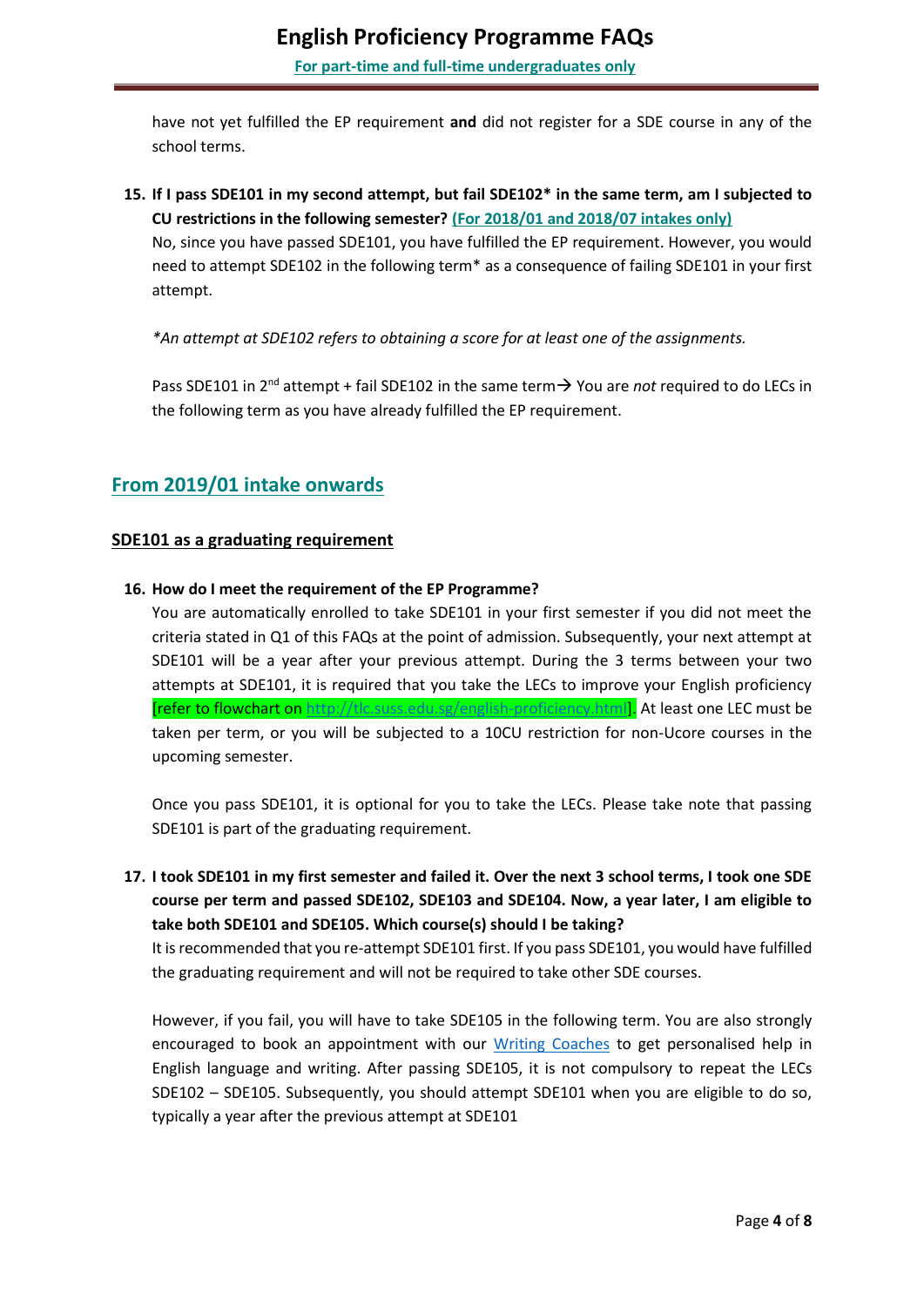## <span id="page-4-0"></span>**18. I failed my first attempt at SDE101. Subsequently, I completed the courses SDE102 – SDE105. However, I failed my second attempt at SDE101. Will I have to retake the courses SDE102 – SDE105? If I do not retake the suite of LECs from SDE102 – SDE105, will I be subjected to CU restriction?**

No, you do not have to retake the courses SDE102 – SDE105. However, you may still choose to re-do any of the courses as an 'opt-in' student for learning purposes. You will also not be subjected to CU restriction since you have already completed one round of the LECs.

#### **19. What happens if I do not pass SDE101 in my final year of candidature?**

Students who have 40CU remaining in your candidature are allowed to have unlimited attempts to retake SDE101 i.e. 1 attempt per term. You have to pass SDE101 in order to graduate.

#### **20. Will I need to pay when I take SDE101?**

The fee for the first attempt is waived. Fees apply for the subsequent re-attempt(s).

#### **21. What will happen if I fail SDE101?**

In the subsequent school terms, you are required to take at least one Language Enhancement Course (LEC) per term, i.e. SDE102 > SDE103 > SDE014 > SDE105. You can re-take SDE101 a year after your previous attempt. Do take note that charges apply for re-attempt(s) for SDE101.

#### **22. Why is the format of SDE101 different from previous years?**

From 2019/01 semester onwards, a TMA written essay component is included in the SDE101 assessment. Hence, completion of SDE101 means a student has completed the 3 graded quizzes and submitted the written essay.

## **2018/01 and 2018/07 part-time intakes**

### **Attempts at SDE101 and SDE102**

#### **23. How do I meet the requirement of the EP Programme?**

You will have 2 attempts in total to pass SDE101 (only 1 attempt within a term), failing which, you will go through the EP Programme by taking and passing all the LECs from SDE102 to SDE105 in the sequential order.

If you pass SDE101 in your first attempt, you will not need to take any other courses. If you pass SDE101 in your second attempt, you still need to take SDE102 as a consequence of failing SDE101 in your first attempt.

If you pass COR160 in your first semester, you are deemed to have met the EP requirement and you do not need to take any of the LECs.

### **24. What will happen if I fail SDE101?**

You are required to register and pass SDE102 in the next term. You are allowed to re-take SDE101 and SDE102 at the same time. Do take note that fees apply for SDE102 and re-attempt(s) for SDE101.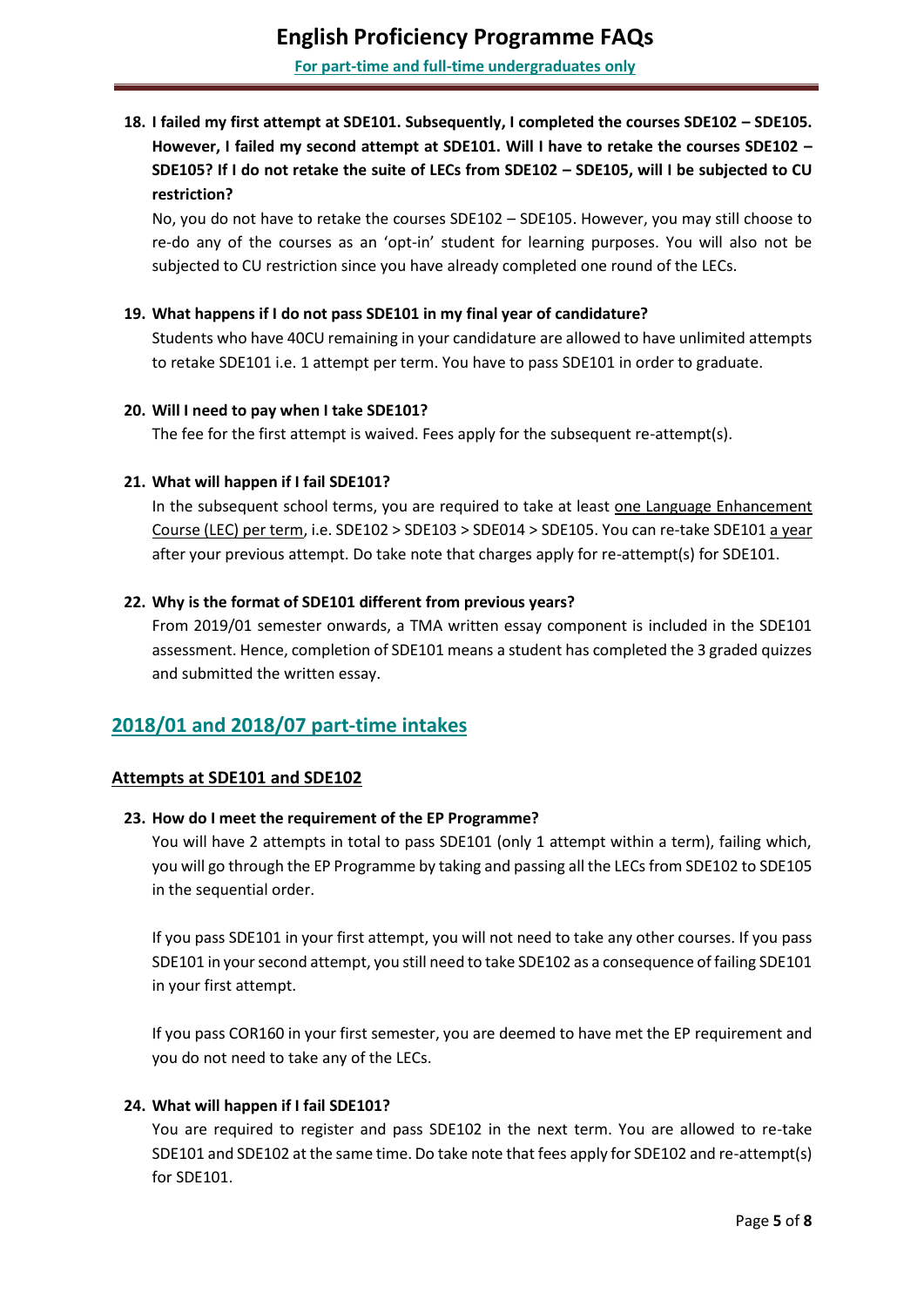#### <span id="page-5-0"></span>**25. What will happen if I did not attempt SDE101 in term 1 of the semester?**

A 'no attempt' is defined as not having completed any of the graded quizzes or TMA. This means that you are able to attempt SDE101 in the next term if you have not attempted it twice yet.

#### **26. What happens if I fail SDE101 in my second-time attempt?**

You did not meet the EP requirement and are required to take the LECs from SDE102 to SDE105 in sequential order. In the scenario that you fail SDE102, you will have to re-take the same course until you pass it. The same goes for the other LECs. You are deemed to have fulfilled the EP requirement when you have completed and passed the LECs.

#### **27. If I pass SDE101 in my second attempt, am I still required to complete SDE102?**

If you score a 'pass' in your 2<sup>nd</sup> attempt at SDE101, it only guarantees your exemption from the EP programme from the following term and onwards. You are still required to attempt SDE102 in the following term as a consequence of failing SDE101 in your first attempt.

#### **28. What will happen if I fail my SDE102?**

You are required to retake SDE102 in the next term. You need to proceed with self-registration via an email notification sent by Student Records and make payment for SDE102 through Student Portal > e-Service > EP registration.

#### **29. What does it mean to have attempted SDE102?**

It means that you have submitted at least one assignment and received a score on Canvas.

# **2016/01 – 2018/07 part-time intakes**

#### **COR160**

#### **30. What will happen if I pass my COR160?**

You will be **exempted** from further LECs in the following semester because you would have met the EP requirement.

#### **31. What will happen if I fail my COR160?**

With effect from 2016/07 intake onwards, students who fail COR160 are required to register and pass SDE105. You will not be able to re-take COR160 until you pass SDE105.

## **32. Will I still be restricted to 10CU if I did not attempt SDE101/SDE102 but passed COR160?** If you passed COR160, you would have met the EP requirement. Hence, you will not be required to pass the SDE courses (if you did not attempt them in the first place), nor will you be subjected to the CU restriction.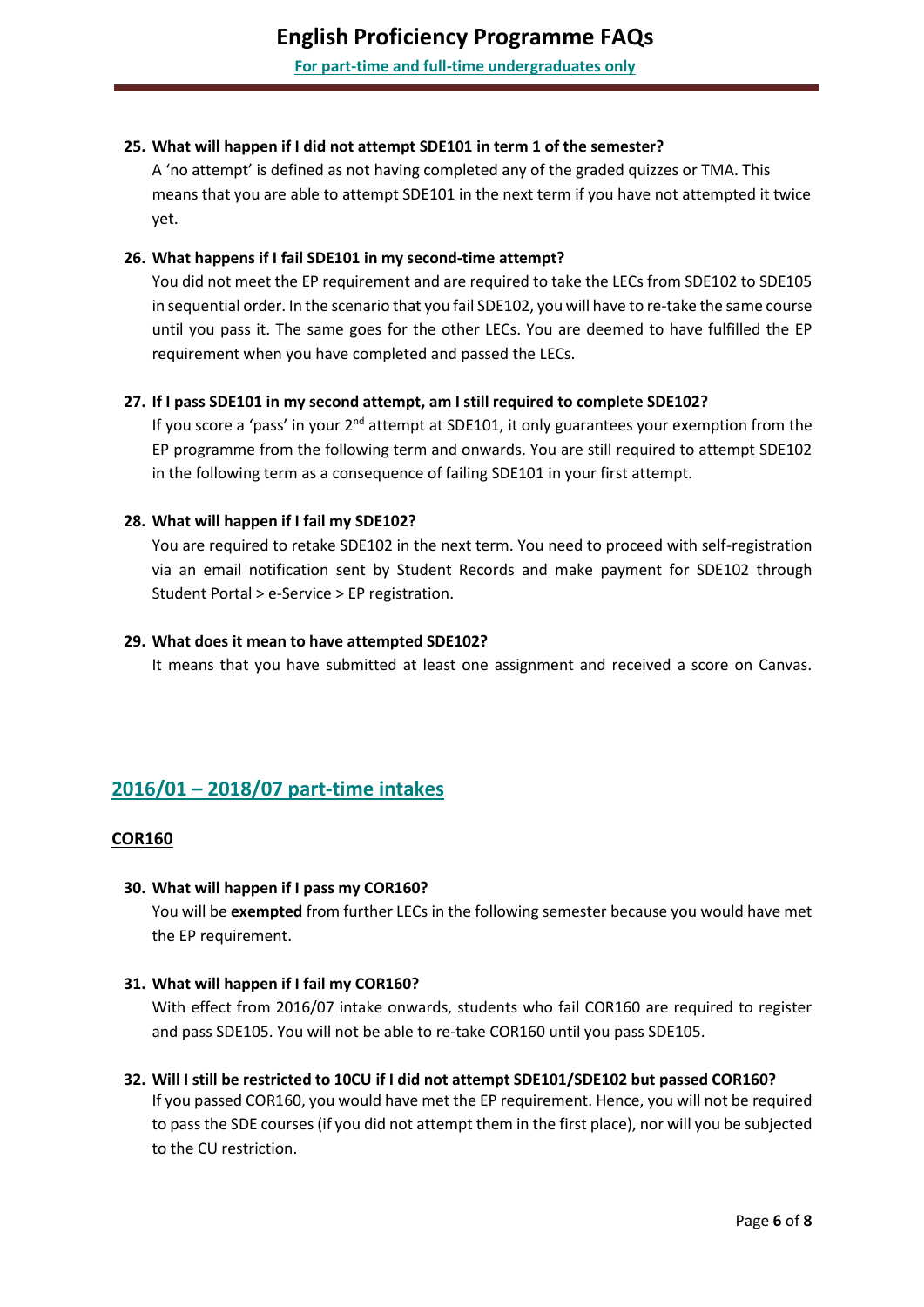<span id="page-6-0"></span>**33. If I did not meet the EP requirement after my first semester (i.e. to pass SDE101) and I failed COR160, can I just complete and pass SDE105 in order to re-take COR160?**

No, the EP programme takes precedence. This mean that you are required to follow the EP progress flow by attempting SDE101 > SDE102 > SDE103 > SDE104 > SDE105. Unless you did not attempt SDE101, you may then take up SDE105, pass the course and re-take COR160 in the next semester.

## **Full-Time students**

**34. Why am I enrolled into SDE103 and SDE104? Must I pass the two courses?**

If you did not meet the full-time student admission essay requirement, you will be automatically enrolled into SDE103 and SDE104 every term until you pass both of the courses. You are strongly encouraged to complete and pass the two courses.

#### **35. Is it a graduating requirement that I have to pass SDE103 and SDE104?**

No, there is no graduating requirement with regard to SDE courses for full-time students, except for MHA-sponsored students in the Public Safety and Security Programme.

**36. How will I be assessed in SDE103 and SDE104 and what is the passing mark for the courses?** The assessment is MCQ-based for both courses and the passing mark is 60%.

#### **37. Must I complete SDE103 before I take SDE104?**

No, you may complete both courses at the same time and there is no sequential order to taking the two courses. Completion of course is indicated by a score in the post-test quiz.

**38. Is there any limit to the number of times I can attempt SDE103 and SDE104?**

No, there is no limit to the number of attempts at these two courses.

**39. Will I be subjected to a CU restriction if I did not attempt SDE103 and/or SDE104 in any term?** No, you will not be subjected to any CU restriction, but you are strongly encouraged to complete and pass both courses early on in your candidature.